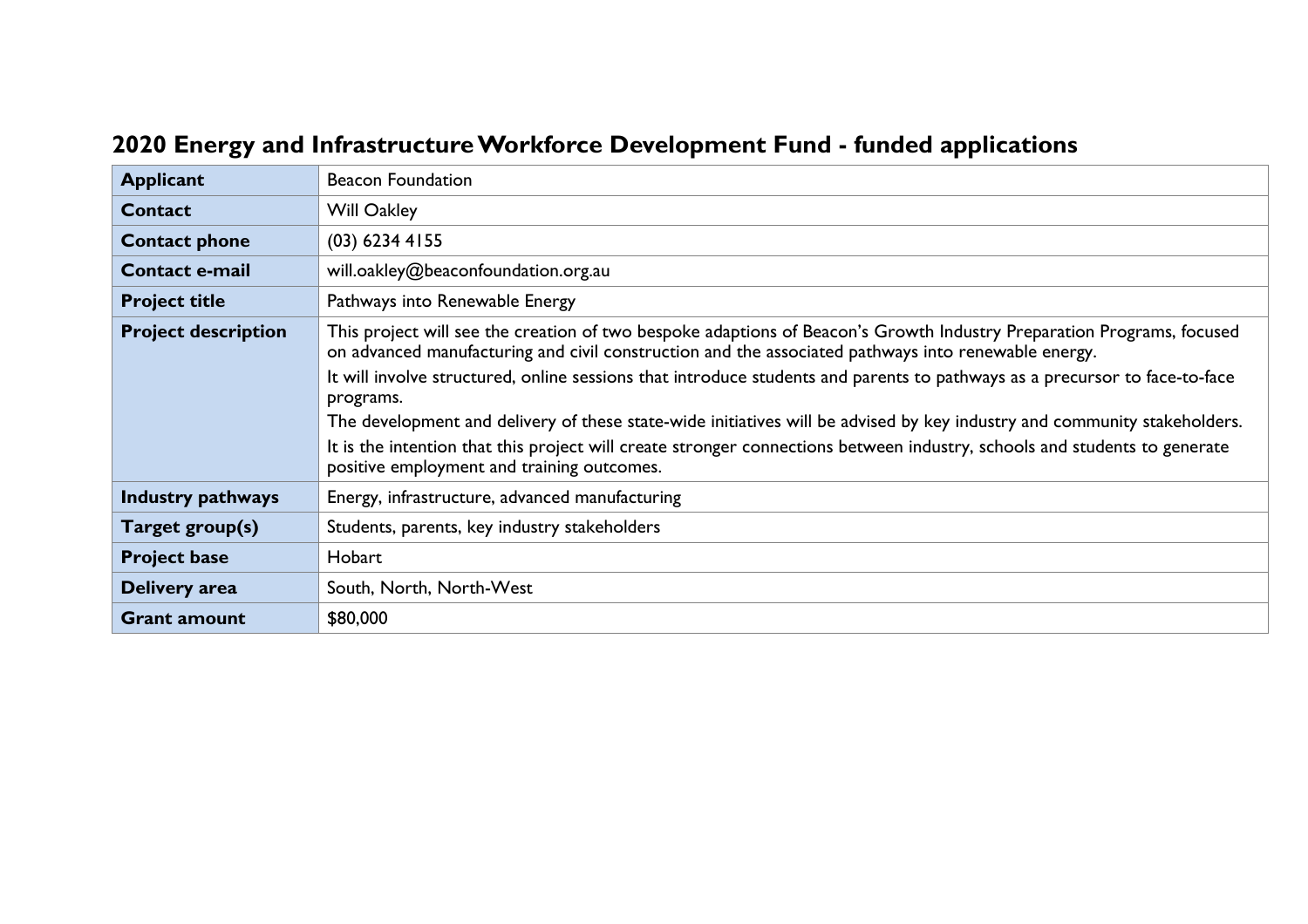| <b>Applicant</b>           | <b>Cradle Coast Authority</b>                                                                                                                                                                                                                                                                                                           |
|----------------------------|-----------------------------------------------------------------------------------------------------------------------------------------------------------------------------------------------------------------------------------------------------------------------------------------------------------------------------------------|
| <b>Contact</b>             | Tanya Denison                                                                                                                                                                                                                                                                                                                           |
| <b>Contact phone</b>       | 0458 005 454                                                                                                                                                                                                                                                                                                                            |
| <b>Contact e-mail</b>      | tdenison@cradlecoast.com                                                                                                                                                                                                                                                                                                                |
| <b>Project title</b>       | Renewable Energy Awareness                                                                                                                                                                                                                                                                                                              |
| <b>Project description</b> | This project intends to develop interactive career stories and online renewable energy learning modules tailored to<br>renewable energy activity in the Cradle Coast region.                                                                                                                                                            |
|                            | The development of interactive stories will focus on a range of people working in roles relative to the renewable energy<br>sector.                                                                                                                                                                                                     |
|                            | Regarding the development of two online learning packages, one module will target community members, including<br>students, in providing an overview of the renewable energy sector. The second module will focus specifically on how<br>existing workers can map their skills against the needs of the future renewable energy sector. |
|                            | The content development for both activities will be undertaken through the CCA's Future Energy Hub and advised by<br>their Renewable Energy Working Group.                                                                                                                                                                              |
| <b>Industry pathways</b>   | Energy and infrastructure                                                                                                                                                                                                                                                                                                               |
| Target group/s             | Cradle Coast community members, school students, existing regional workforce                                                                                                                                                                                                                                                            |
| <b>Project base</b>        | <b>Burnie</b>                                                                                                                                                                                                                                                                                                                           |
| Delivery area              | Cradle Coast region                                                                                                                                                                                                                                                                                                                     |
| <b>Grant total</b>         | \$62,340                                                                                                                                                                                                                                                                                                                                |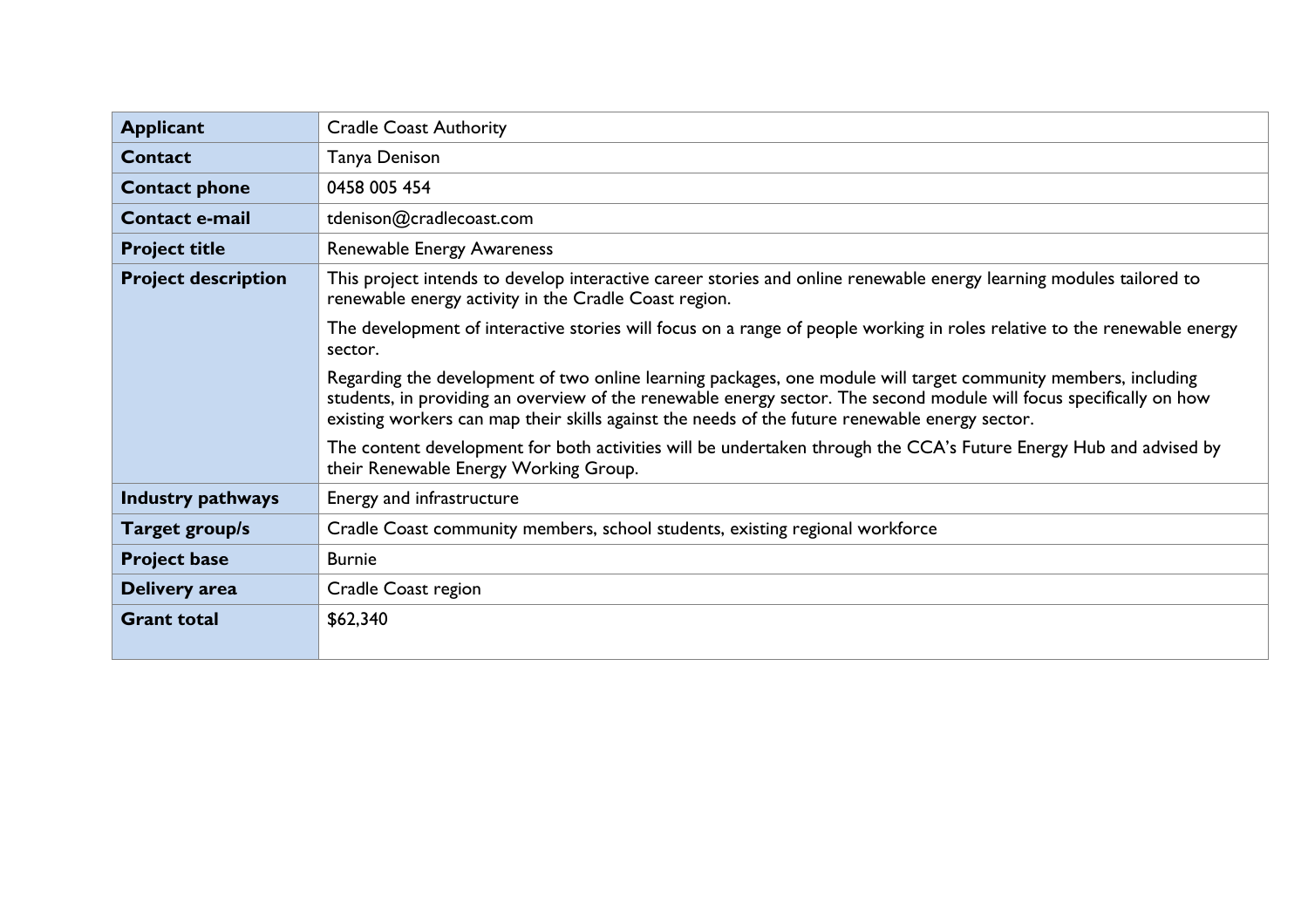| <b>Applicant</b>           | <b>Circular Head Council</b>                                                                                                                                                                                                                                                                                                        |
|----------------------------|-------------------------------------------------------------------------------------------------------------------------------------------------------------------------------------------------------------------------------------------------------------------------------------------------------------------------------------|
| <b>Contact</b>             | <b>Tracey Bradley</b>                                                                                                                                                                                                                                                                                                               |
| <b>Contact phone</b>       | $(03)$ 6443 8322                                                                                                                                                                                                                                                                                                                    |
| <b>Contact e-mail</b>      | tbradley@warwyn.tas.gov.au                                                                                                                                                                                                                                                                                                          |
| <b>Project title</b>       | Circular Head Workforce Planning Study                                                                                                                                                                                                                                                                                              |
| <b>Project description</b> | This initiative will enable the Circular Head region to gain a greater understanding of the workforce challenges and<br>opportunities relative to the renewable energy activity in their region; together with capability to deliver key actions that<br>are identified in the workforce planning study.                            |
|                            | The workforce planning study will include an environmental scan of priority industry activity pertinent to the region –<br>much of which revolves around major energy projects.                                                                                                                                                     |
|                            | The project will also include the employment of a Project Officer for a period of two years. This person (contracted to the<br>CHC) will coordinate and facilitate initiatives in the region between key industry, education and training stakeholders -<br>informed by relevant themes identified in the workforce planning study. |
| <b>Industry pathways</b>   | Energy, infrastructure and related sectors                                                                                                                                                                                                                                                                                          |
| <b>Target groups</b>       | Circular Head community                                                                                                                                                                                                                                                                                                             |
| <b>Project base</b>        | Smithton                                                                                                                                                                                                                                                                                                                            |
| Delivery area              | Circular Head region                                                                                                                                                                                                                                                                                                                |
| <b>Grant amount</b>        | \$150,000                                                                                                                                                                                                                                                                                                                           |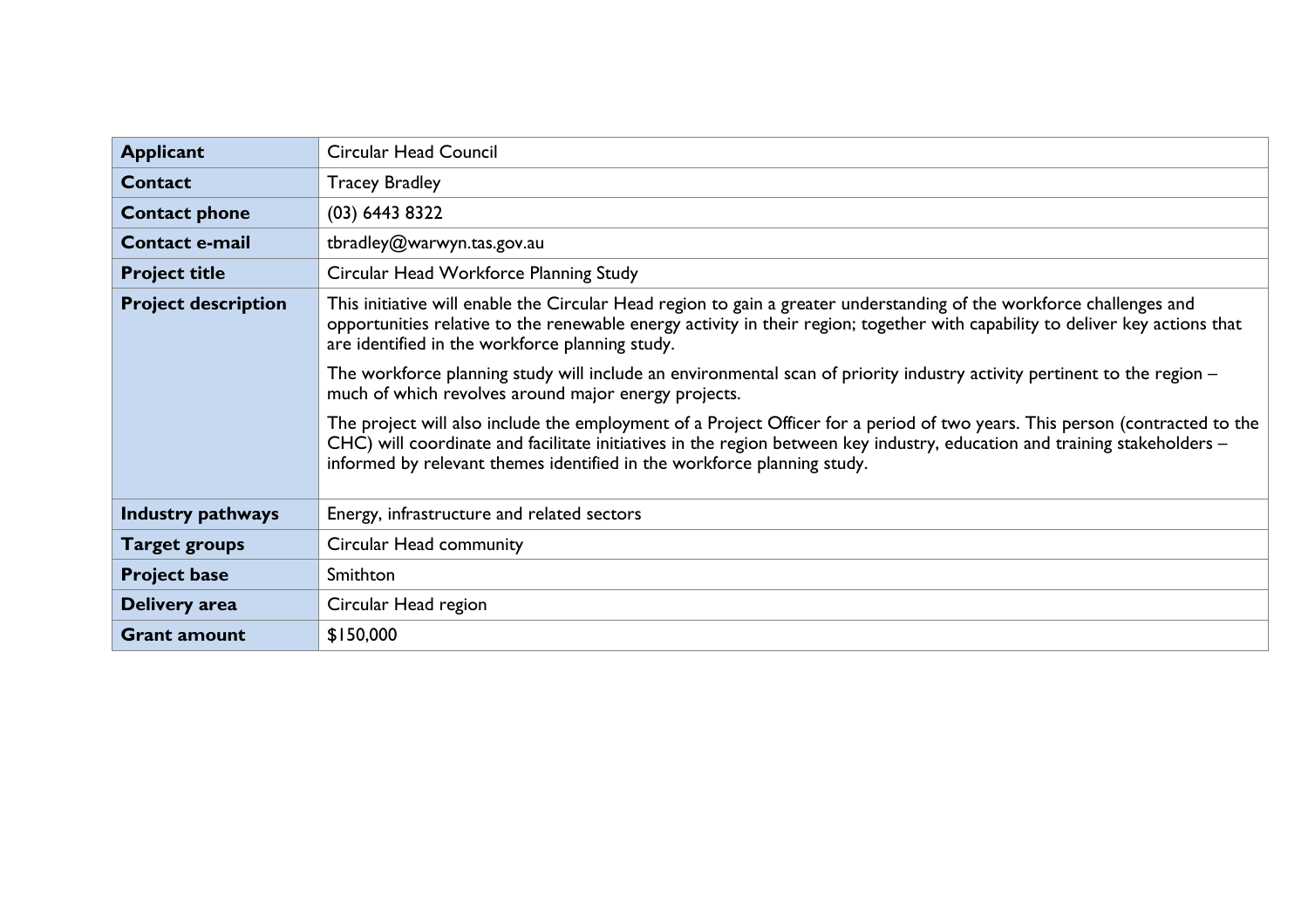| <b>Applicant</b>           | <b>KEEN Partners</b>                                                                                                                                                                                                            |
|----------------------------|---------------------------------------------------------------------------------------------------------------------------------------------------------------------------------------------------------------------------------|
| Contact                    | Leanne Landherr                                                                                                                                                                                                                 |
| <b>Contact phone</b>       | 1800 855 336                                                                                                                                                                                                                    |
| Contact e-mail             | info@keenpartners.com.au                                                                                                                                                                                                        |
| <b>Project title</b>       | Hydrogen Industry Awareness for Supply Chain                                                                                                                                                                                    |
| <b>Project description</b> | KEEN Partners intend to develop and deliver a hydrogen industry awareness program to existing and prospective supply<br>chain proponents who have a potential interest in the Tasmanian hydrogen industry.                      |
|                            | The project seeks to provide these renewable energy supply chain proponents (particularly those in advanced<br>manufacturing) with background knowledge of what is required to be a provider to the emerging hydrogen industry. |
|                            | The program will cover the basic standards from a business operating in the hydrogen sector and therefore determine<br>what investment may be required to be in a position to be considered a supplier to this new sector.      |
|                            | The majority of the funding will be allocated to assist with subsidising participants to undertake the industry-endorsed<br>program.                                                                                            |
| <b>Industry pathways</b>   | Renewable energy (hydrogen)                                                                                                                                                                                                     |
| <b>Target groups</b>       | Existing and/or prospective hydrogen industry supply chain proponents                                                                                                                                                           |
| <b>Project base</b>        | George Town                                                                                                                                                                                                                     |
| Delivery area              | State-wide                                                                                                                                                                                                                      |
| <b>Grant amount</b>        | \$92,750                                                                                                                                                                                                                        |